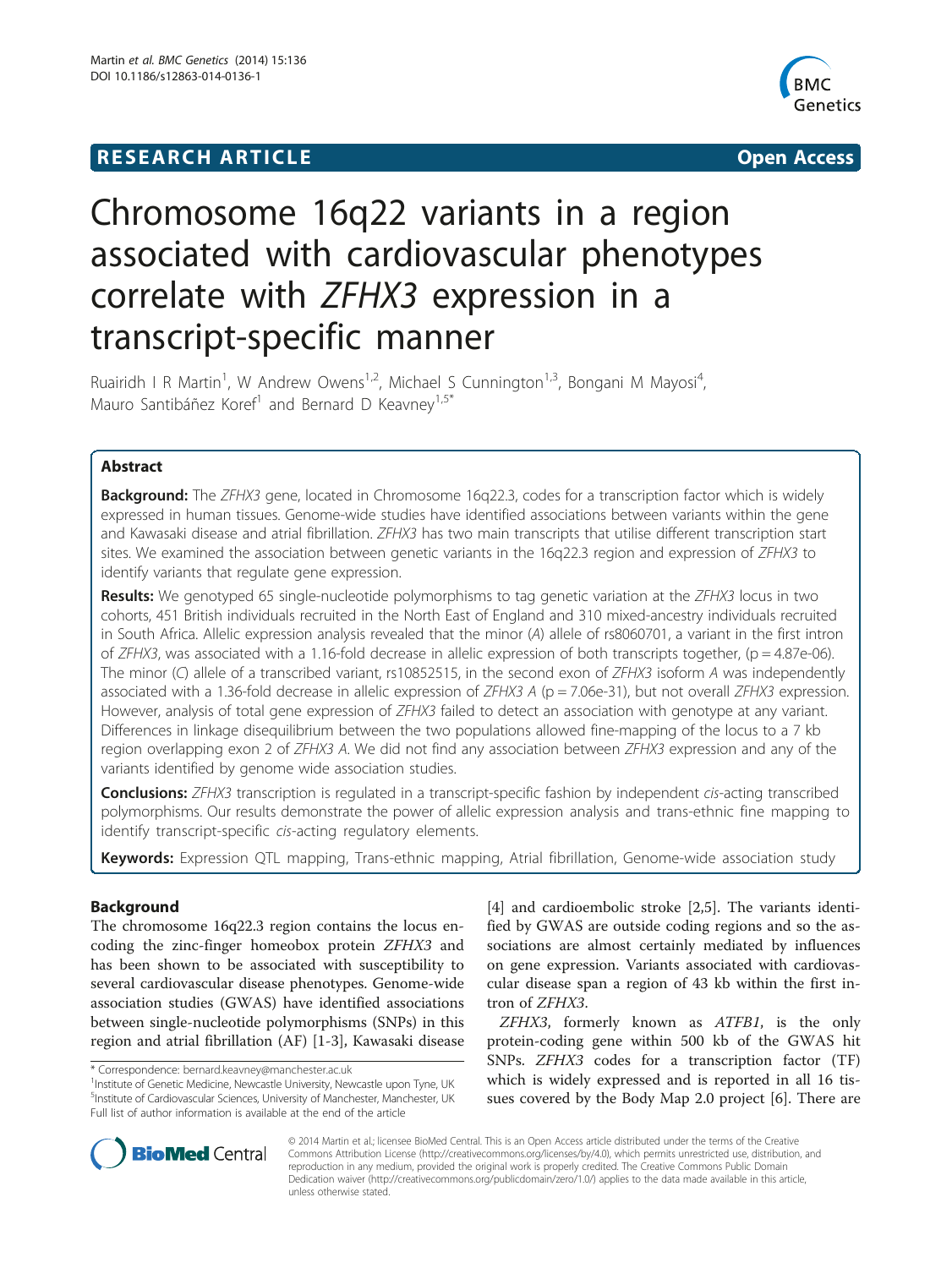two known splice variants, ZFHX3 A and ZFHX3 B. The two transcripts have different promoter regions [\[7](#page-5-0)]. The *ZFHX3 A* transcript differs from the *B* isoform by the addition of 420 amino acids at the N-terminus (see Figure 1). Absence of ZFHX3 expression and mutations near the ATP binding domain are associated with an increase in malignant activity in hepatocellular, gastric, breast and prostate carcinoma [\[8](#page-6-0)-[11](#page-6-0)].

We have previously shown that the power of expression quantitative trait locus (eQTL) mapping using total levels of gene expression may be significantly limited by variation in trans acting factors such as age, gender or drugs. An alternative approach, which is specific for cis acting eQTLs, is to analyse relative expression of the two alleles of a transcript (allelic expression [aeQTL] mapping). Because both alleles are affected by *trans* acting influences such as age, disease status, medication etc., the allelic expression ratio (AER) is largely independent of them. We and others have shown that aeQTL mapping has a greater power to detect cis acting elements than eQTL mapping [\[12-14\]](#page-6-0). However, aeQTL mapping relies on there being one or more transcribed polymorphisms in a heterozygous state to determine the allelic origin of the transcripts.

The evidence for cis-acting eQTLs elements in ZFHX3 thus far is conflicting. Associations between variants in the region, including GWAS hit SNPs, and gene expression have not been consistently identified in lymphoblastoid cell lines (LCLs) and no associations have been reported in primary tissues [\[15](#page-6-0)-[17\]](#page-6-0).

We used eQTL and aeQTL mapping to perform detailed fine-mapping of the association of SNPs at the 16q22.3 locus with expression of ZFHX3. We used DNA and RNA collected from peripheral blood cells in two cohorts of individuals recruited in the north-east of England (NE cohort) and South Africa (SA cohort). We identified multiple SNPs associated with allelic expression of ZFHX3 whose effects were specific for each transcript.

# **Methods**

# **Participants**

Peripheral blood for DNA and RNA analysis was collected from anonymous adult volunteers in two cohorts: 310 South African mixed-ancestry blood donors and 451 hospital patients from north-east England. Of the NE cohort, 401 individuals were recruited at the time of cardiac catheterisation and 50 at the time of cardiac surgery. 66% were male and the median age was 68 years (range 22-88, lower quartile 59, upper quartile 74). Of the SA cohort 42% were male, with median age 20 years (range 17–60, lower quartile 19, upper quartile 23) [[12\]](#page-6-0).

#### Ethics statement

The study complies with the Declaration of Helsinki. Informed consent was obtained from all participants and the study was approved by the Sunderland Local Research Ethics Committee and the University of Cape Town Faculty of Health Sciences Research Ethics Committee.

# Selection of transcribed SNPs for allelic expression analysis

Using the UCSC genome browser [[18,19\]](#page-6-0) transcribed SNPs with minor allele frequency (MAF) >0.05 were identified as suitable candidates for use in the allelic expression assays. Transcribed SNPs selected using these criteria were rs740178, in exon 8 of ZFHX3 A and exon 7 of ZFHX3 B, and rs10852515 in exon 2 of ZFHX3 A. There was no reported transcribed SNP which was specific for ZFHX3 B. Measurement of the allelic expression ratio (AER) using rs740178 allows assessment of both transcripts taken together. rs10852515 is not present in the spliced *ZFHX3 B* transcript and so measurement using rs10852515 allows assessment of the AER in ZFHX3 A alone (Figure 1).

#### Selection of mapping SNPs

The lead GWAS hit SNP for Kawasaki disease is not in strong linkage disequilibrium (LD) with the AF hit SNPs, which are in strong LD with each other (Additional file [1](#page-5-0):

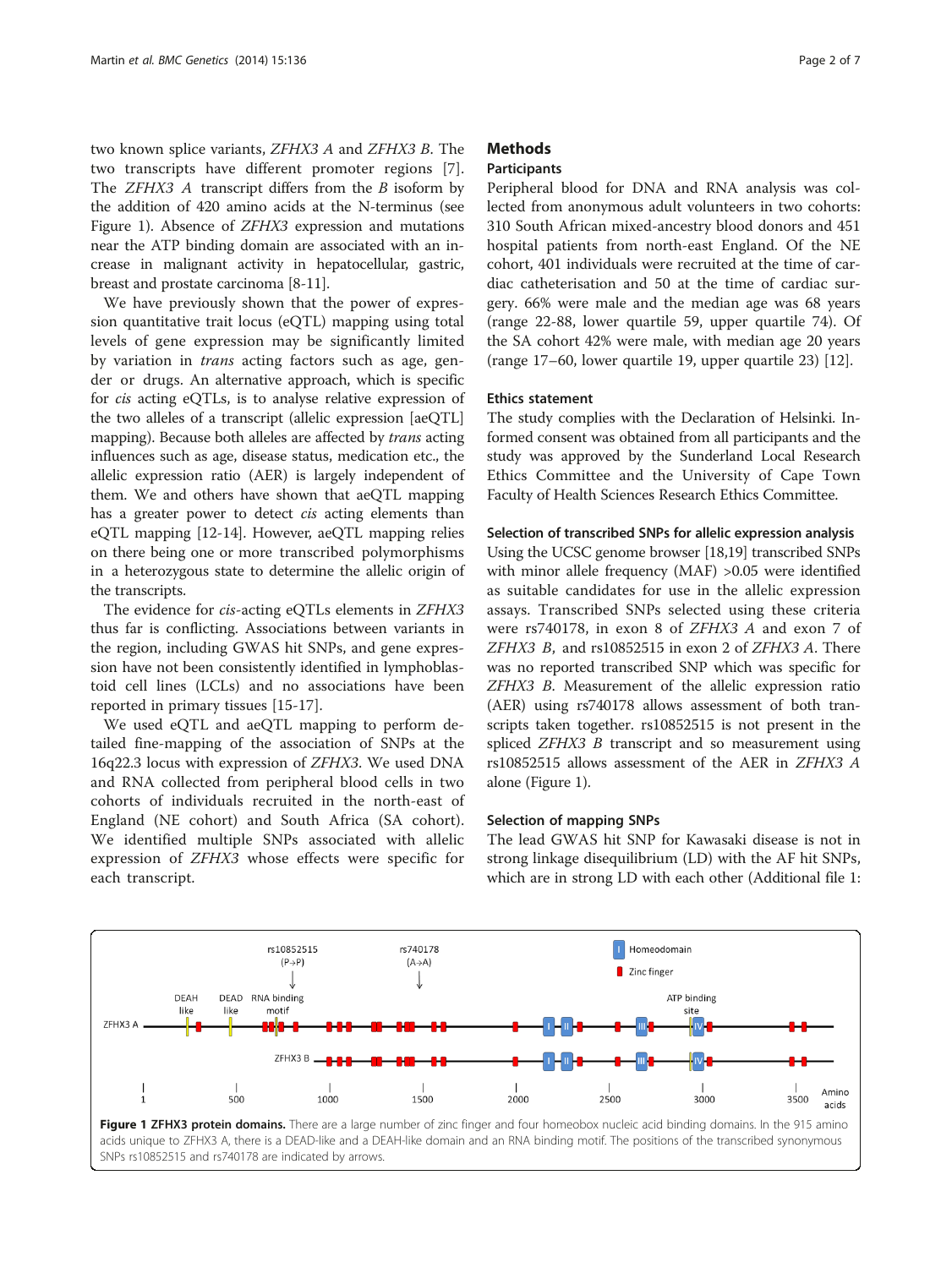Table S1). Tag SNPs required to capture common variation in a core region of interest (Chr16: 72,801,786- 73,107,534) based on HapMap CEU data were selected using HaploView 4.0 tagger software. We used the following parameters: minimum minor allele frequency 0.05, pairwise tagging,  $r^2$  threshold >0.8. SNPs previously reported to be associated with disease phenotypes were force-included in the SNP selection process [\[1](#page-5-0)-[4,](#page-5-0)[20](#page-6-0)]. Details of included SNPs are shown in Additional file [1](#page-5-0): Tables S2-S4.

#### Genotyping and measurement of expression

Genotyping and measurement of allelic expression ratios was performed by MALDI-TOF mass spectrometry (Sequenom). Total gene expression was measured using real-time PCR, according to MIQE guidelines [\[21](#page-6-0)]. Full details are included in the supplementary methods.

#### Statistical analyses

The association between total expression, as measured by real time PCR, and each of the SNPs was assessed using linear regression of the log transformed normalised expression values on the genotype, assuming no dominance or interactions between the effects of different SNPs. PCR plate was included as a categorical variable.

Genotype phase was estimated for each cohort separately using the BEAGLE v3.3.2 Genetic Analysis Software Package [[22](#page-6-0)]. LD was calculated using phased genotypes in HaploView v4.2 and haplotype blocks were identified using the confidence interval algorithm [[23,24](#page-6-0)]. We analysed allelic expression ratios and estimated the proportion of variance that was due to cis-acting effects using the approaches that we published previously [\[12\]](#page-6-0). The analyses in the NE cohort were replicated in the SA cohort and the results compared to allow trans-ethnic fine mapping of associations. In order to provide increased power, the results from each cohort were meta-analysed using Fisher's method.

For both total and allelic expression multiple testing, corrected p-values were calculated as the family-wise error rate (FWER) using Holm's correction for the 65 SNPs tested. Holm's procedure is more efficient than the Bonferroni method of correction for multiple association testing and so is less conservative, without an increase in type I error [[25](#page-6-0)]. Associations with a corrected p-value below a threshold of 0.05 were considered significant. From our allelic and total expression data we also estimated the proportion of the total expression variance that is due to cis-acting effects using previously published methods [[12](#page-6-0)].

# Results

After quality control, we measured total expression of ZFHX3 in peripheral blood from 366 individuals in the NE cohort. Allelic expression was assessed for both

transcripts taken together using the transcribed SNP rs740178 in 132 individuals in both cohorts and for the A transcript alone using the transcribed SNP rs10852515 in 152 individuals in both cohorts. We selected 65 SNPs that tag the common variation in the region, specifically including SNPs with previously reported phenotypic associations. The results of allelic expression mapping were compared with conventional mapping using total expression in the samples. The results are summarised in Additional file [1](#page-5-0): Tables S2-S4.

# Inter-individual variation in expression

Total ZFHX3 expression levels between individuals varied up to 9.64-fold. Expression ratios at individual transcribed markers also showed inter-individual variation, the range of the ratio of the minor:major alleles was 0.71:1– 1.65:1 for both transcripts taken together and 0.39:1– 1.48:1 for transcript A alone, indicating that ZFHX3 expression is regulated by factors which differ between individuals and that there was greater interindividual variability in the AER of transcript A. Plots of the log allelic expression ratios and  $log<sub>2</sub>$  total expression values for each individual are shown in Additional file [1](#page-5-0): Figure S1. We estimated 3.7% of the variance to be due to cis-acting effects.

#### Analysis of total expression

No significant associations were detected between SNP genotype and total expression of ZFHX3 in the NE cohort, as assessed by qPCR (Figure [2](#page-3-0) and Additional file [1](#page-5-0): Table S2). As no associations were seen replication was not performed in the SA cohort.

# Comparison of patterns of linkage disequilibrium between populations

Patterns of LD in the two populations are shown in Additional file [1](#page-5-0): Figure S2. The pattern of LD and the haplotype blocks differed significantly between the two populations. We analysed aeQTLs in both populations separately to determine the effects of different population haplotype structures on aeQTLs. We subsequently performed a meta analysis of the results in both cohorts, increasing the power to detect smaller cis-acting effects. Raw and corrected p values are shown in Additional file [1](#page-5-0): Tables S3 and S4.

# Analysis of allelic expression of both A and B transcripts

aeQTL mapping of both transcripts together identified a single significantly associated SNP, rs8060701 in the NE cohort  $(p = 1.29e-04)$  $(p = 1.29e-04)$  $(p = 1.29e-04)$  (Additional file 1: Table S3). This was replicated in the SA cohort  $(p = 2.82e-03)$ . When both data sets were combined, the minor (A) allele was associated with a 1.17-fold decrease in expression of both  $ZFHX3$  transcripts combined ( $p = 4.87e-06$ , corrected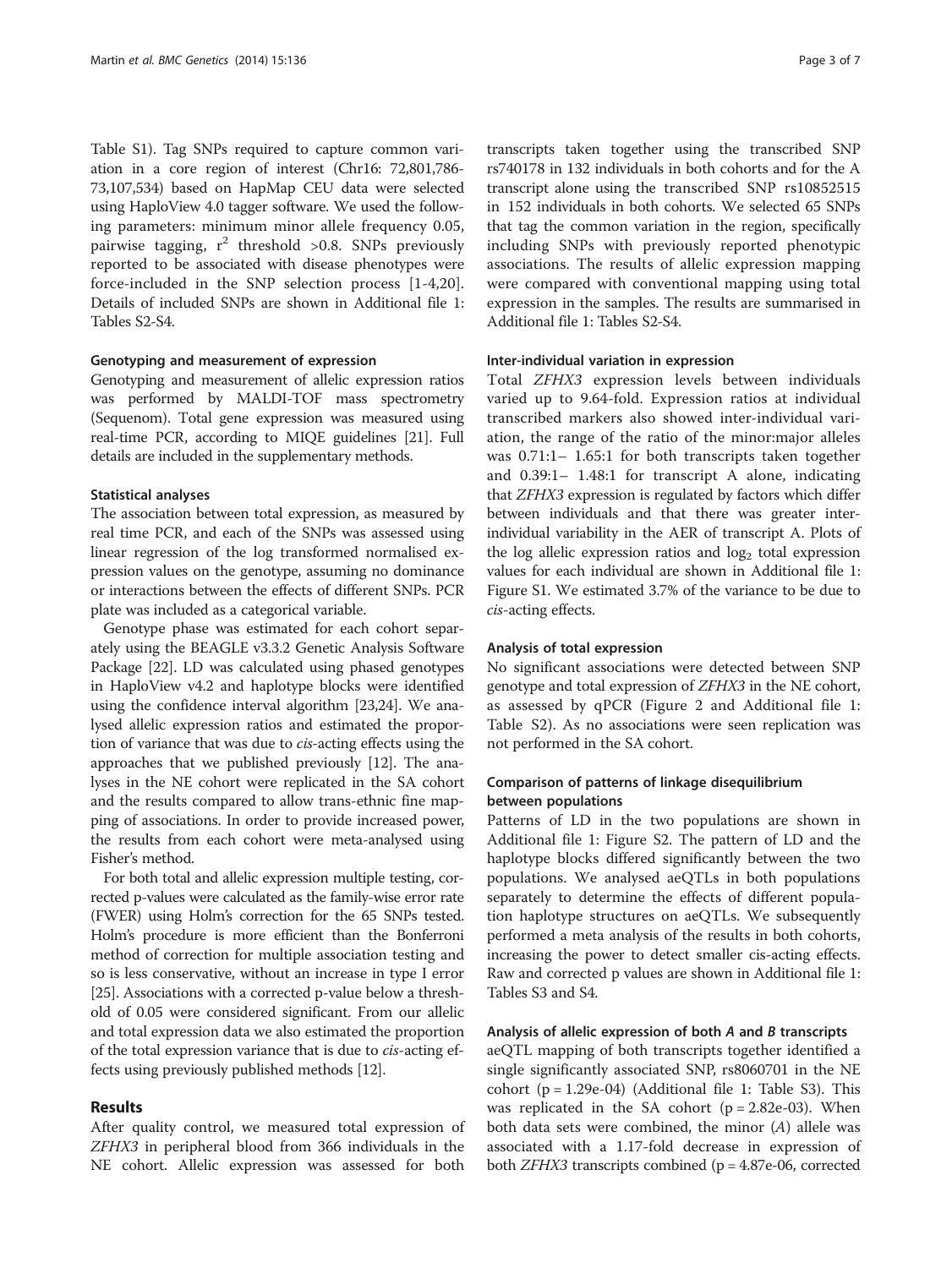<span id="page-3-0"></span>

p = 3.17e-04). After correcting for the effect of rs8060701, no further associations were seen in any cohort.

#### Analysis of allelic expression of ZFHX3 A

aeQTL mapping of transcript A in the NE cohort revealed several strongly associated SNPs (Figure 2 and Additional file [1:](#page-5-0) Table S4). The most strongly associated SNP was the transcribed SNP,  $rs10852515$  ( $p = 7.47e-15$ ). This association was strongly replicated in the SA cohort  $(p = 1.12e-16)$ . In the combined data set, the minor  $(C)$ allele was associated with a 1.35-fold decrease in ZFHX3 A expression ( $p = 9.61e-31$ , corrected  $p = 6.25e-29$ ). After correction for the effects of rs10852515, no other variants were independently associated with expression. The aeQTL SNP associated with expression of both transcripts, rs8060701, was not independently associated with ZFHX3 A expression, rs10852515 and rs8060701 were not in significant LD in the SA cohort  $(r^2 = 0)$  or the NE cohort ( $r^2$  = 0.005).

The pattern of association between ZFHX3 A expression and SNP genotype differed between the two populations. After correction for multiple testing, the aeQTL in the NE cohort included 12 significantly associated SNPs in a 93 kb region. By contrast, in the SA cohort the aeQTL was confined to three SNPs in a 7 kb region (Figure [3\)](#page-4-0). In both cohorts, the significantly associated variants were in LD with the SNP with the most significant p-value, rs10852515. The log p value for the association was significantly associated with the degree of LD  $(r^2)$  with rs10852515 in both cohorts, confirming that the differences between associations in the two cohorts were a result of differing patterns of LD (Additional file [1](#page-5-0): Figure S3).

# Associations between GWAS significant variants and ZFHX3 expression

The Kawasaki disease-associated SNP, rs7199343 and the AF-associated SNPs rs7193373 and rs2106261 were not significantly associated with ZFHX3 A expression (corrected  $p > 0.05$  in all cases).

#### **Discussion**

We have shown that multiple SNPs in the *ZFHX3* region are significantly associated with ZFHX3 expression in whole blood in a transcript specific manner. We have identified an aeQTL regulating ZFHX3 isoform A expression, demonstrating that allelic expression analysis is a powerful approach to investigation of transcript-specific gene expression. Additionally we have confirmed in peripheral blood the association between rs8060701 and expression of both transcripts in LCLs; this is the first demonstration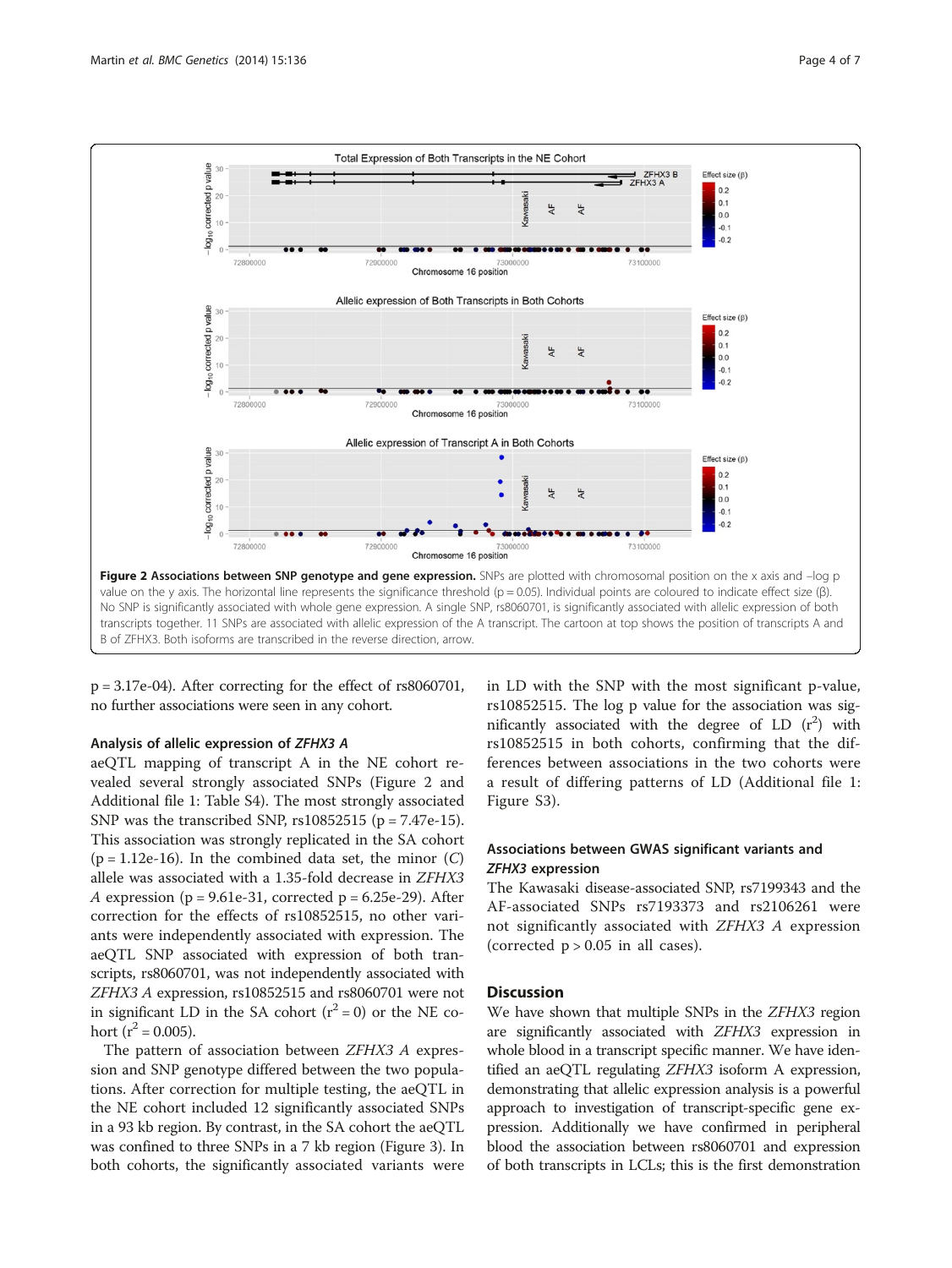<span id="page-4-0"></span>

of cis-acting influences on ZFHX3 expression in primary human tissue.

Expression levels of ZFHX3 vary significantly between individuals and cis-acting factors account for only 3.7% of that variance. ZFHX3 is involved in the cellular response to genotoxic and oxidative stress [\[26\]](#page-6-0) and its expression is known to be influenced by a large number of trans acting factors, including cytokine levels, viral infection, tissue injury and drug treatment [[27](#page-6-0)].

A number of SNPs were associated with ZFHX3 expression. However after correcting for the effect of rs10852515, no other significant associations remained, which is consistent with the transcribed SNP itself being either the functional SNP or in strong LD with an untyped functional SNP. The use of the Cape mixed-ancestry cohort allowed much finer localisation of the aeQTL from a 93 kb to a 7 kb region. This study therefore demonstrates the power of trans-ethnic fine mapping combined with allelic expression analysis to fine-map aeQTLs within regions associated with gene expression.

In the lymphoblastoid cell line (LCL) arm of the MuTHER study, a microarray-based genome-wide analysis of gene expression in skin, adipose tissue and LCLs in a cohort of UK twins, an association was found between rs8060701 and ZFHX3 expression  $(n = 856, p = 8.27e-05)$  [\[16,28](#page-6-0)].

This association was not found in the tissue arms of the MuTHER study or in the GenCord study but has been demonstrated here. Our findings, therefore, confirm that this association is present in primary human tissue. The Illumina probe used in the MuTHER and GenCord studies is not transcript-specific and so would not have allowed detection of transcript-specific eQTLs.

Changes in the relative expression of the two isoforms of ZFHX3 has been shown to determine the rate of differentiation of C2C12 myoblasts, the B transcript accelerating myogenic differentiation and the A isoform resulting in persistence of an undifferentiated phenotype [[29\]](#page-6-0). This suggests that transcript-specific regulation of ZFHX3 expression may have an important role in control of differentiation and cellular proliferation. Transcriptspecific regulation of gene expression has been associated with other diseases including schizophrenia, affective disorders and hepatocellular carcinoma [\[30,31\]](#page-6-0).

We found no association between ZFHX3 expression and genotype at those SNPs associated with Kawasaki disease or AF. ZFHX3 was selected as a candidate gene for the mechanism of action of the GWAS hit SNPs as the lead SNPs lie in the first intron of the gene and no other genes lie in the region of association. It is possible, however, that the mechanism of action of these SNPs is mediated through

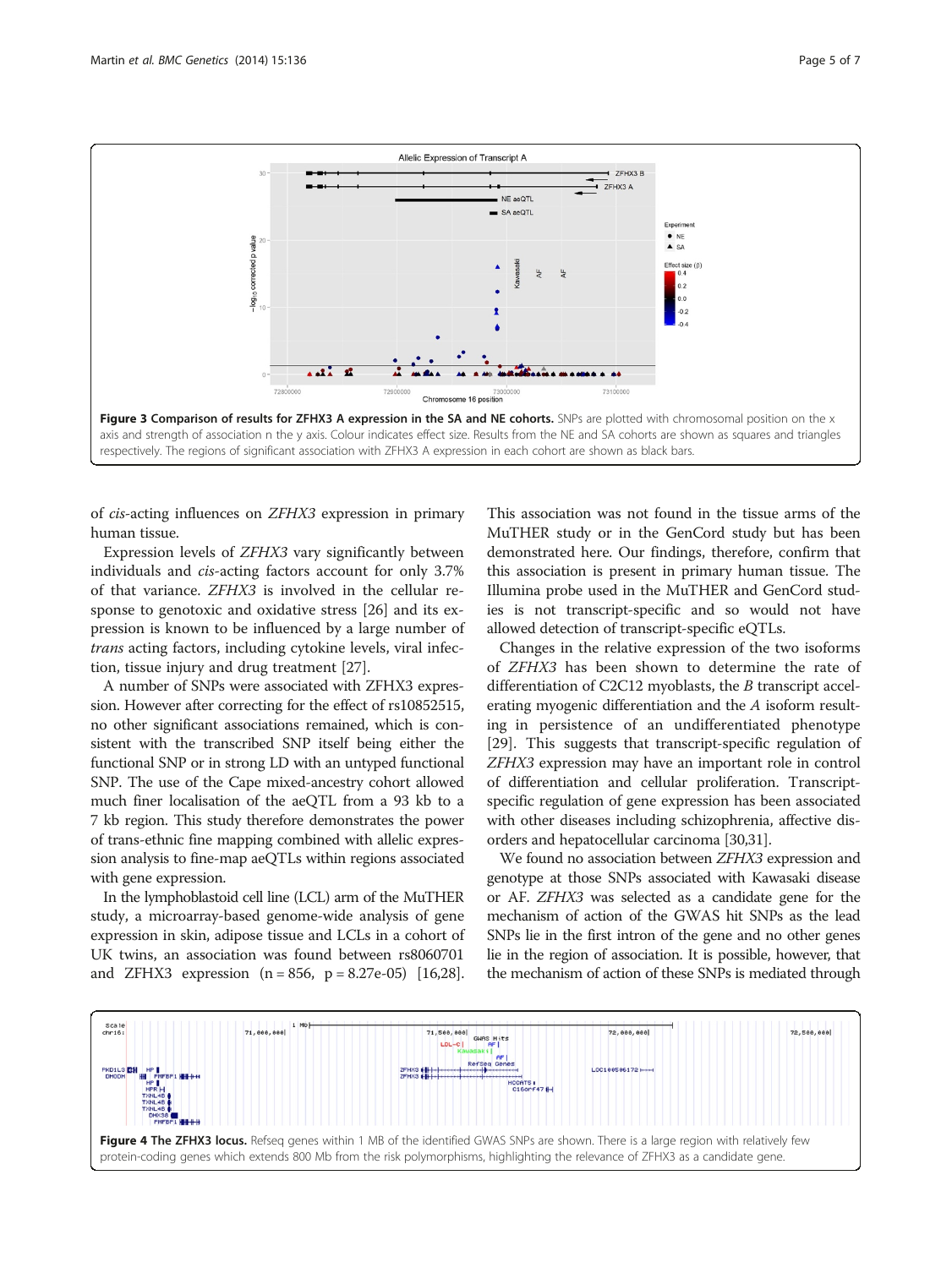<span id="page-5-0"></span>a distant transcript. An alternative explanation for the lack of association is that the effects of the GWAS lead SNPs on gene expression are tissue specific and that there are cisacting eQTLs in atrial or other disease-relevant tissues that are not active in peripheral blood.

#### Limitations

Our results demonstrate that the SNPs rs8060701 and rs10852515 are associated with ZFHX3 expression. From our data, however, it is not possible to determine whether the lead SNPs are the functional variants or are simply in strong LD with the true functional variants. Further studies are required to identify the exact mechanisms by which the variants regulate expression. We found no association between the GWAS hit SNPs at this locus and ZFHX3 expression. As there are very few other genes in this region that might be responsible for the GWAS associations (Figure [4\)](#page-4-0), it is possible that there are eQTLs for ZFHX3 in other tissues that we have been unable to detect in peripheral blood.

#### Conclusions

We have identified two independent *cis-acting regulatory* elements in ZFHX3 which act in a transcript-specific fashion. We have discovered a transcribed polymorphism which regulates ZFHX3 isoform A expression, using trans-ethnic fine mapping to localise the functional SNP. We have also confirmed that variants in the first intron of ZFHX3 that are associated with overall ZFHX3 expression in LCLs are also associated with expression in peripheral blood. These findings confirm the increased power of the aeQTL approach over eQTL mapping to identify cis-acting variants and additionally demonstrate the usefulness of this technique in identifying transcript-specific regulatory elements.

# Additional file

[Additional file 1:](http://www.biomedcentral.com/content/supplementary/s12863-014-0136-1-s1.pdf) Supplementary Methods and Results.

#### Abbreviations

aeQTL: Allelic expression quantitative trait locus; AER: Allelic expression ratio; AF: Atrial fibrillation; eQTL: Expression quantitative expression locus; GWAS: Genome-wide association study; LCL: Lymphoblastoid cell line; LD: Linkage disequilibrium; LDL-C: Low density lipoprotein cholesterol; MAF: Minor allele frequency; NE: North-east England; SA: South African; SNP: Single nucleotide polymorphism.

#### Competing interests

The authors declare that they have no competing interests.

#### Authors' contributions

RIRM, MSK and BDK designed the study. RIRM, WAO, MSC and BMM recruited participants. RM and MSC extracted nucleic acids. RM performed the biochemical analyses. RM and MSK performed the statistical analyses. RM, MSK and BDK drafted and revised the manuscript. All authors read and approved the final manuscript.

#### Acknowledgements

We would like to thank the British Heart Foundation for supporting this study through a clinical research training fellowship to RIRM and a programme grant and Personal Chair award to BDK. We would also like to thank the National Health Service National Institute of Health Research for supporting recruitment costs via inclusion in the clinical research network portfolio. We would also like to thank the staff in the Cardiothoracic Directorates of the Freeman Hospital, Newcastle upon Tyne, UK and the James Cook University Hospital, Middlesbrough, UK for their assistance with recruiting study participants. We would like to thank the High-Throughput Genomics Group at the Wellcome Trust Centre for Human Genetics, Oxford (funded by Wellcome Trust grant reference 090532/Z/09/Z and MRC Hub grant G0900747 91070) for the generation of the Sequenom data.

#### Author details

<sup>1</sup>Institute of Genetic Medicine, Newcastle University, Newcastle upon Tyne, UK <sup>2</sup> Division of Cardiothoracic Services, The James Cook University Hospital, South Tees Hospitals NHS Foundation Trust, Middlesbrough, UK.<sup>3</sup>Hull and East Yorkshire NHS Trust, Hull, UK. <sup>4</sup>Department of Medicine, University of Cape Town, Cape Town, South Africa. <sup>5</sup>Institute of Cardiovascular Sciences, University of Manchester, Manchester, UK.

#### Received: 3 February 2014 Accepted: 24 November 2014 Published online: 24 December 2014

#### References

- 1. Benjamin EJ, Rice KM, Arking DE, Pfeufer A, van Noord C, Smith AV, Schnabel RB, Bis JC, Boerwinkle E, Sinner MF, Dehghan A, Lubitz SA, D'Agostino RB Sr, Lumley T, Ehret GB, Heeringa J, Aspelund T, Newton-Cheh C, Larson MG, Marciante KD, Soliman EZ, Rivadeneira F, Wang TJ, Eiríksdottir G, Levy D, Psaty BM, Li M, Chamberlain AM, Hofman A, Vasan RS, et al: Variants in ZFHX3 are associated with atrial fibrillation in individuals of European ancestry. Nat Genet 2009, 41(8):879–881.
- 2. Gudbjartsson DF, Holm H, Gretarsdottir S, Thorleifsson G, Walters GB, Thorgeirsson G, Gulcher J, Mathiesen EB, Njolstad I, Nyrnes A, Njølstad I, Nyrnes A, Wilsgaard T, Hald EM, Hveem K, Stoltenberg C, Kucera G, Stubblefield T, Carter S, Roden D, Ng MC, Baum L, So WY, Wong KS, Chan JC, Gieger C, Wichmann HE, Gschwendtner A, Dichgans M, Kuhlenbäumer G, et al: A sequence variant in ZFHX3 on 16q22 associates with atrial fibrillation and ischemic stroke. Nat Genet 2009, 41(8):876–878.
- 3. Ellinor PT, Lunetta KL, Albert CM, Glazer NL, Ritchie MD, Smith AV, Arking DE, Müller-Nurasyid M, Krijthe BP, Lubitz SA, Bis JC, Chung MK, Dörr M, Ozaki K, Roberts JD, Smith JG, Pfeufer A, Sinner MF, Lohman K, Ding J, Smith NL, Smith JD, Rienstra M, Rice KM, Van Wagoner DR, Magnani JW, Wakili R, Clauss S, Rotter JI, Steinbeck G, et al: Meta-analysis identifies six new susceptibility loci for atrial fibrillation. Nat Genet 2012, 44(6):670–675.
- 4. Burgner D, Davila S, Breunis WB, Ng SB, Li Y, Bonnard C, Ling L, Wright VJ, Thalamuthu A, Odam M, Shimizu C, Burns JC, Levin M, Kuijpers TW, Hibberd ML, International Kawasaki Disease Genetics Consortium: A genome-wide association study identifies novel and functionally related susceptibility Loci for Kawasaki disease. PLoS Genet 2009, 5(1):e1000319.
- 5. Traylor M, Farrall M, Holliday EG, Sudlow C, Hopewell JC, Cheng YC, Fornage M, Ikram MA, Malik R, Bevan S, Thorsteinsdottir U, Nalls MA, Longstreth W, Wiggins KL, Yadav S, Parati EA, Destefano AL, Worrall BB, Kittner SJ, Khan MS, Reiner AP, Helgadottir A, Achterberg S, Fernandez-Cadenas I, Abboud S, Schmidt R, Walters M, Chen WM, Ringelstein EB, O'Donnell M, et al: Genetic risk factors for ischaemic stroke and its subtypes (the METASTROKE collaboration): a meta-analysis of genome-wide association studies. Lancet Neurol 2012, 11(11):951–962.
- 6. Flicek P, Ahmed I, Amode MR, Barrell D, Beal K, Brent S, Carvalho-Silva D, Clapham P, Coates G, Fairley S, Fitzgerald S, Gil L, García-Girón C, Gordon L, Hourlier T, Hunt S, Juettemann T, Kähäri AK, Keenan S, Komorowska M, Kulesha E, Longden I, Maurel T, McLaren WM, Muffato M, Nag R, Overduin B, Pignatelli M, Pritchard B, Pritchard E, et al: Ensembl 2013. Nucleic Acids Res 2013, 41(Database issue):D48–D55.
- 7. Miura Y, Tam T, Ido A, Morinaga T, Miki T, Hashimoto T, Tamaoki T: Cloning and characterization of an ATBF1 isoform that expresses in a